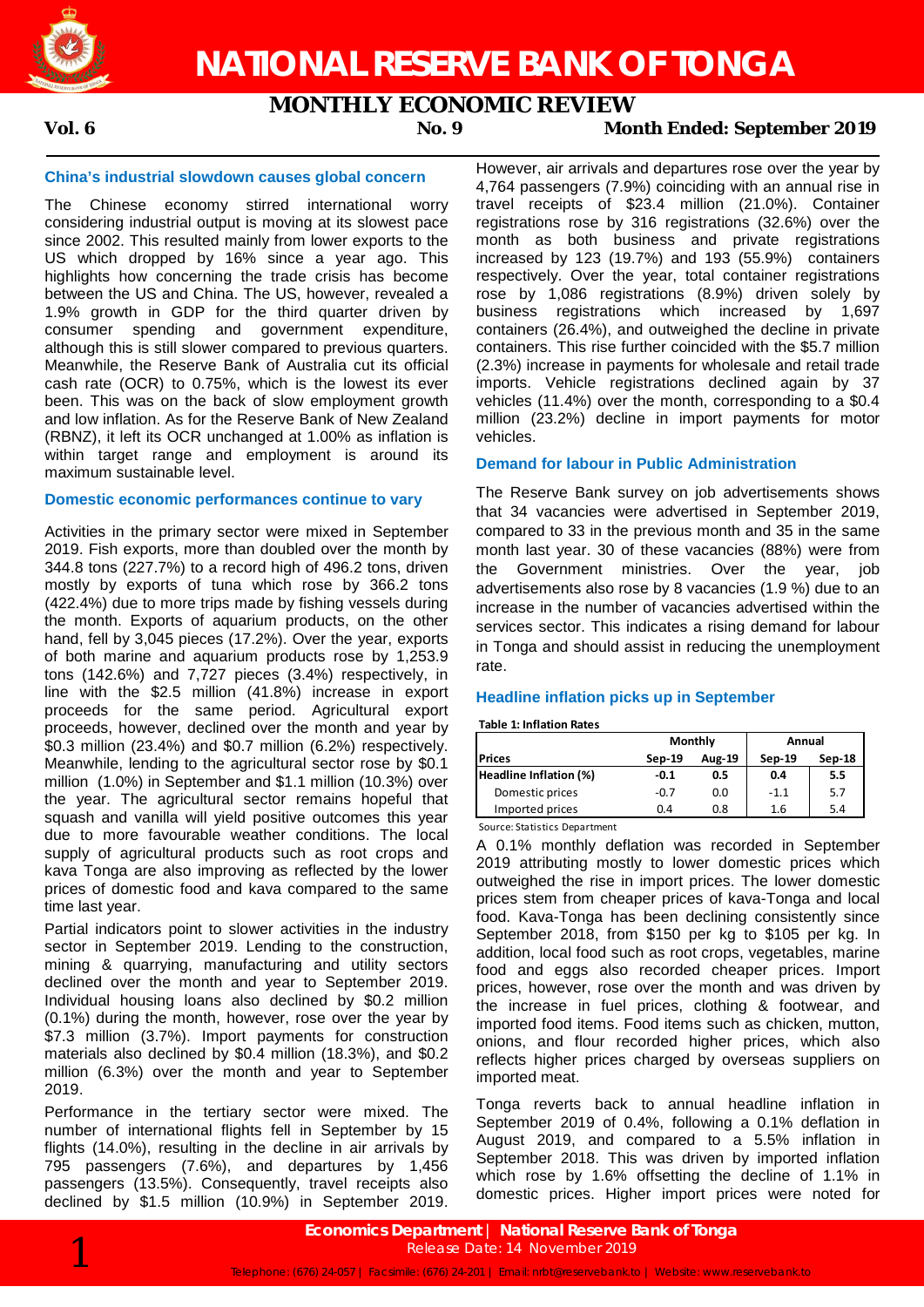

# **NATIONAL RESERVE BANK OF TONGA**

# **MONTHLY ECONOMIC REVIEW**

**Vol. 6 No. 9 Month Ended: September 2019**

alcoholic beverages, tobacco, clothing & footwear, and imported food items such as meat, vegetable, and flour. Fuel prices, however, declined over the year. Domestic prices continued to record negative annual growth of 1.1%, due to cheaper prices of kava-Tonga, Tongan tobacco and local food such as root crops, vegetables, sausages and eggs. This indicates continued improvements in the supply shortages of kava, root crops, and vegetables compared to the same time last year.

#### **Table 2: 'Average prices of selected domestic items'**

|                       |        | Monthly  |          |               | Annual   |           |  |
|-----------------------|--------|----------|----------|---------------|----------|-----------|--|
| Items (\$ per kg)     | Unit   | Sep-19   | Aug-19   | Change Sep-18 |          | Change    |  |
| Kava                  | 1 kg   | \$105.00 | \$112.50 | $-$7.50$      | \$147.50 | $-$42.50$ |  |
| Carrots               | 1 kg   | \$1.82   | \$2.45   | $-$0.63$      | \$3.72   | $-$1.90$  |  |
| Yams-late             | 1kg    | \$2.34   | \$2.47   | $-$0.13$      | \$4.08   | $-$1.74$  |  |
| Kumala                | 1 kg   | \$2.00   | \$1.96   | \$0.04        | \$2.93   | $-$0.93$  |  |
| Eggs                  | 1 tray | \$16.67  | \$17.33  | $-$0.66$      | \$17.30  | $-$0.63$  |  |
| Talo-Futuna           | 1 kg   | \$1.39   | \$1.52   | $-$0.13$      | \$1.91   | $-$0.52$  |  |
| Capsicum              | 1 kg   | \$10.23  | \$15.45  | $-$ \$5.22    | \$10.53  | $-$0.30$  |  |
| Talo-Tonga            | 1 kg   | \$2.07   | \$1.68   | \$0.39        | \$2.28   | $-$0.21$  |  |
| Lu                    | 1 kg   | \$5.40   | \$4.34   | \$1.06        | \$5.50   | $-$0.10$  |  |
| stringed fish (mixed) | kg     | \$9.00   | \$9.00   | \$0.00        | \$9.00   | \$0.00    |  |

Source: Statistics Department

#### **Competitive exchange rates**

#### **Table 3: Effective Exchange Rates**

|                                         | <b>Monthly</b> |        |          | Annual |          |  |
|-----------------------------------------|----------------|--------|----------|--------|----------|--|
|                                         | Sep-19         | Aug-19 | % Growth | Sep-18 | % Growth |  |
| Nominal Effective Exchange Rate Index   | 92.6           | 92.4   | 0.2      | 91.9   | 0.7      |  |
| Real Effective Exchange Rate Index      | 108.7          | 108.6  | 0.0      | 109.0  | -0.3     |  |
| Course: Notional Desamio Danli of Tongo |                |        |          |        |          |  |

Source: National Reserve Bank of Tonga

| The<br>Nominal Effective    |         | Table 4: Bilateral Exchange Rates |               |         |
|-----------------------------|---------|-----------------------------------|---------------|---------|
| (NEER)<br>Rate<br>Exchange  |         | Sep-19                            | <b>Aug-19</b> | Sep-18  |
| index slightly increased in | USD/TOP | 0.4312                            | 0.4325        | 0.4371  |
| September due to<br>the     | AUD/TOP | 0.6323                            | 0.6371        | 0.6053  |
| depreciation of the NZD     | NZD/TOP | 0.6787                            | 0.6706        | 0.6619  |
| and EURO<br>against<br>the  | FJD/TOP | 0.8904                            | 0.8920        | 0.8892  |
|                             | JPY/TOP | 46.1576                           | 45.8792       | 48.7986 |
| TOP. The Real Effective     | GBP/TOP | 0.3484                            | 0.3548        | 0.3340  |
| Rate<br>Exchange<br>(REER)  | EUR/TOP | 0.3910                            | 0.3877        | 0.3740  |
| index rose over the month,  | CNY/TOP | 2.8053                            | 2.8140        | 2.8437  |
| however, declined over the  |         | Source: Banking Systems           |               |         |

year. This indicates an improvement in Tonga's international trade competitiveness attributed to lower domestic inflation compared to most of its trading partners.

#### **Lower receipts during September**

**Table 5: Foreign Reserves**

|                                     | Monthly |               |          | Annual |                 |  |
|-------------------------------------|---------|---------------|----------|--------|-----------------|--|
|                                     | Sep-19  | <b>Aug-19</b> | % Growth |        | Sep-18 % Growth |  |
| Foreign Reserves (\$ in million)    | 490.8   | 491.8         | $-0.2$   | 452.2  | 8.6             |  |
| Import Coverage (months)            | 79      | 7.9           |          | 8.1    |                 |  |
| Source: National Reserve Bank Tonga |         |               |          |        |                 |  |

In September, official foreign reserves fell by \$0.9 million to \$490.8 million, (equivalent to 7.9 months of imports cover) reflecting outflow of imports and loan interest payments during the month. Annually, foreign reserves rose by \$38.7 million, but with lower months of import cover due to faster growth in import payments relative to the growth of foreign reserves.

|                          |                                                   |         |          |          |          | Table 6: Overseas Exchange Transactions<br><b>Overseas Exchange Transactions</b> |  |  |  |  |  |
|--------------------------|---------------------------------------------------|---------|----------|----------|----------|----------------------------------------------------------------------------------|--|--|--|--|--|
| Annual                   |                                                   |         |          |          |          |                                                                                  |  |  |  |  |  |
|                          | Monthly<br>% Growth<br>Aug-19<br>Sep-19<br>Sep-19 |         |          |          | Sep-18   | % Growth                                                                         |  |  |  |  |  |
| <b>Overall Balance</b>   | $-0.9$                                            | $-1.1$  | 17.0     | 38.7     | 49.1     | $-21.3$                                                                          |  |  |  |  |  |
| <b>Current Account</b>   | $-12.7$                                           | $-1.4$  | $-826.0$ | 5.3      | 1.7      | 215.6                                                                            |  |  |  |  |  |
| Merchandise Trade        | $-35.4$                                           | $-36.2$ | 2.2      | $-415.6$ | $-398.2$ | $-4.4$                                                                           |  |  |  |  |  |
| Services                 | 2.0                                               | 1.7     | 16.6     | 33.3     | 20.1     | 65.5                                                                             |  |  |  |  |  |
| Income                   | $-2.0$                                            | 0.8     | $-370.2$ | 5.9      | 1.4      | 333.2                                                                            |  |  |  |  |  |
| Transfers                | 22.8                                              | 32.4    | $-29.7$  | 381.7    | 378.4    | 0.9                                                                              |  |  |  |  |  |
| <b>Capital Account</b>   | 1.7                                               | 1.2     | 40.0     | 36.1     | 37.9     | $-4.9$                                                                           |  |  |  |  |  |
| <b>Financial Account</b> | 10.1                                              | -0.9    | 1178.8   | $-2.7$   | 9.5      | $-128.4$                                                                         |  |  |  |  |  |

Source: Banking Systems

The overall Overseas Exchange Transactions (OET) balance recorded a deficit as total receipts fell by \$13.5 million (19.4%), more than a \$1.8 million (2.7%) fall in total payments over the month. Lower receipts was mainly due to lower transfers receipts (both official and private) followed by other receipts from services, exports, and income. Although total payments for services, imports, and transfer payments, fell over the month, they were partially offset by the increase in interest payments on government loans.

Additionally, the OET balance surplus lowered over the year underpinned by net outflows from the financial account for offshore investments and import payments. These have partially offset the rise in receipts from travel, remittance, and exports.

#### **Broad money declined**

| <b>Table 7: Broad Money</b> |        |               |          |        |          |  |  |
|-----------------------------|--------|---------------|----------|--------|----------|--|--|
|                             |        | Monthly       | Annual   |        |          |  |  |
|                             | Sep-19 | <b>Aug-19</b> | % Growth | Sep-18 | % Growth |  |  |
| Broad money (\$ in million) | 594.5  | 602.3         | $-1.3$   | 595.2  | $-0.1$   |  |  |
| Net Foreign Asset           | 504.5  | 510.9         | $-1.3$   | 470.1  | 7.3      |  |  |
| Net Domestic Asset          | 90.7   | 91.7          | $-1.2$   | 125.5  | $-27.7$  |  |  |

Source: Banking System, National Reserve Bank of Tonga

Broad money fell by \$7.7 million (1.3%) mainly on lower net foreign assets coupled with decreased net domestic assets. The decline in other foreign assets and foreign reserves lowered the net foreign assets while higher capital accounts resulted in lower net domestic assets. Over the year, broad money declined by \$0.7 million (0.1%) due to lower net domestic assets underpinned by higher capital accounts, offsetting the growing net foreign assets.

#### **Liquidity grew in September**

| Table 8: Reserve money                                 |                          |       |                 |       |                 |  |  |
|--------------------------------------------------------|--------------------------|-------|-----------------|-------|-----------------|--|--|
|                                                        | Monthly<br><b>Annual</b> |       |                 |       |                 |  |  |
|                                                        | Sep-19                   |       | Aug-19 % Growth |       | Sep-18 % Growth |  |  |
| Reserve money (\$ in million)                          | 317.4                    | 311.3 | 1.9             | 323.6 | -1.9            |  |  |
| Source: Banking System, National Reserve Bank of Tonga |                          |       |                 |       |                 |  |  |

ng System, National Reserve Bank of Tonga

Higher government deposits expanded the liquidity in the banking system over the month of September by \$6.1 million (1.9%) to \$317.4 million. However, over the year higher payments made by the commercial banks lowered the liquidity in the banking system by \$6.2 million (1.9%).

#### **Slowing credit growth**